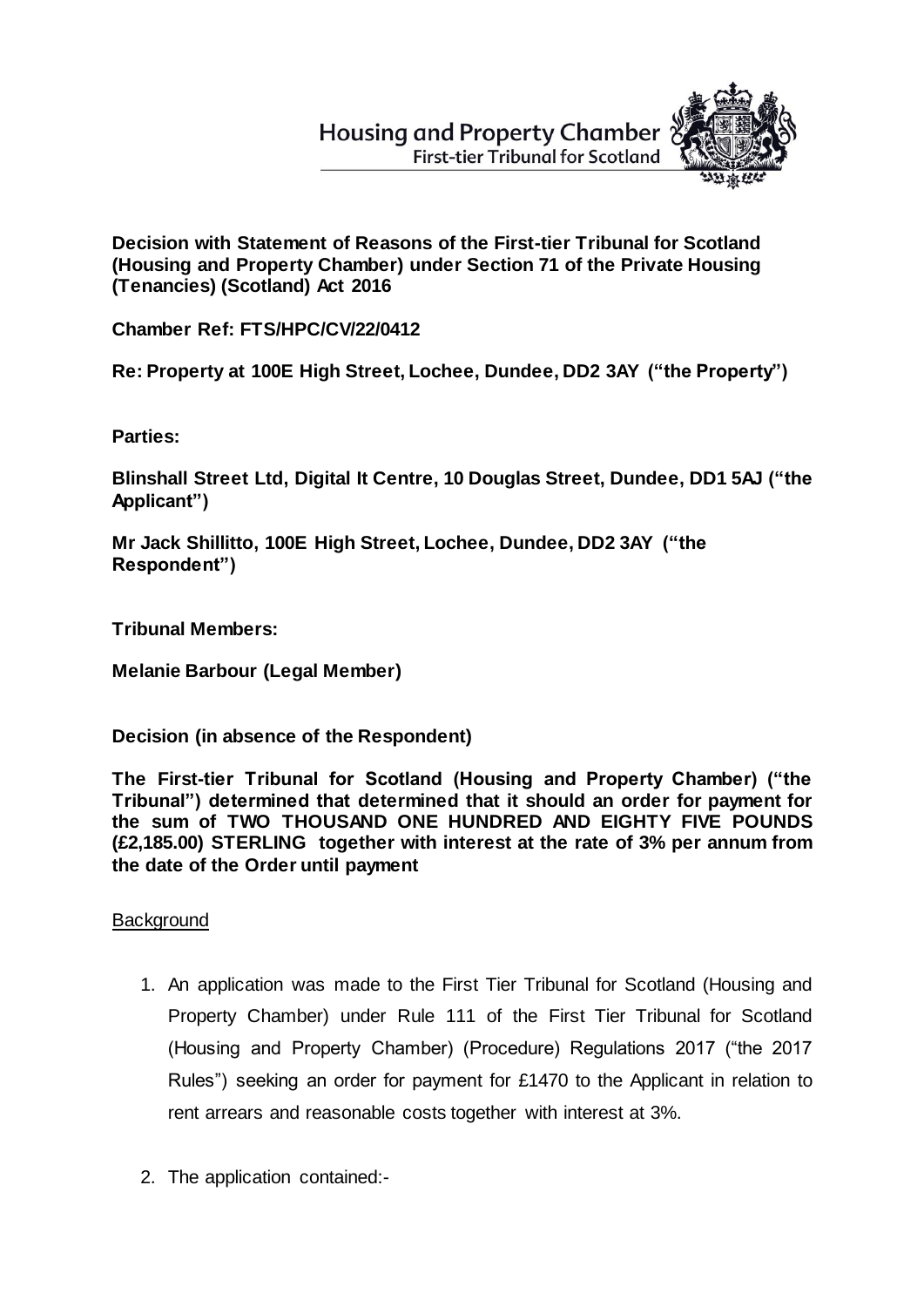- a copy of the tenancy agreement, and
- rental statement
- 3. On 15 April 2022 the applicant submitted papers moving to amend the sum sued to £2185, this sum to include further rent arrears and reasonable costs totalling £300. The applicant's agents enclosed email confirmation of service of these papers on the respondent. There was also an updated rent statement and an invoice for professional fees attached.
- 4. The Applicant's representative, Ms Bell of Gilson Gray LLP appeared on behalf of the Applicant. There was no appearance by the Respondent. Notice of the case management discussion had been served on the Respondent by sheriff officers on 15 March 2022. As I was satisfied that there had been service of the application on the Respondent I was prepared to proceed with today's hearing in his absence.

#### **Discussion**

- 5. I noted the papers lodged in support of the application, including the tenancy agreement, rent account statement and motion to amend the sum sued. This application related to unpaid rent and costs incurred in seeking to recover the rent.
- 6. The Applicant's representative moved the motion to amend the sum sued. I granted this motion.
- 7. The Applicant's representative advised me that that the Respondent was aware of the rent arrears. The Applicant had made attempts to get him to pay the rent arrears but those attempts had been unsuccessful. There had been no engagement by the Respondent. The last payment received from the Respondent was 2 March 2022 as set out in the most rent statement submitted by the Applicant. The current rent arrears total £1885.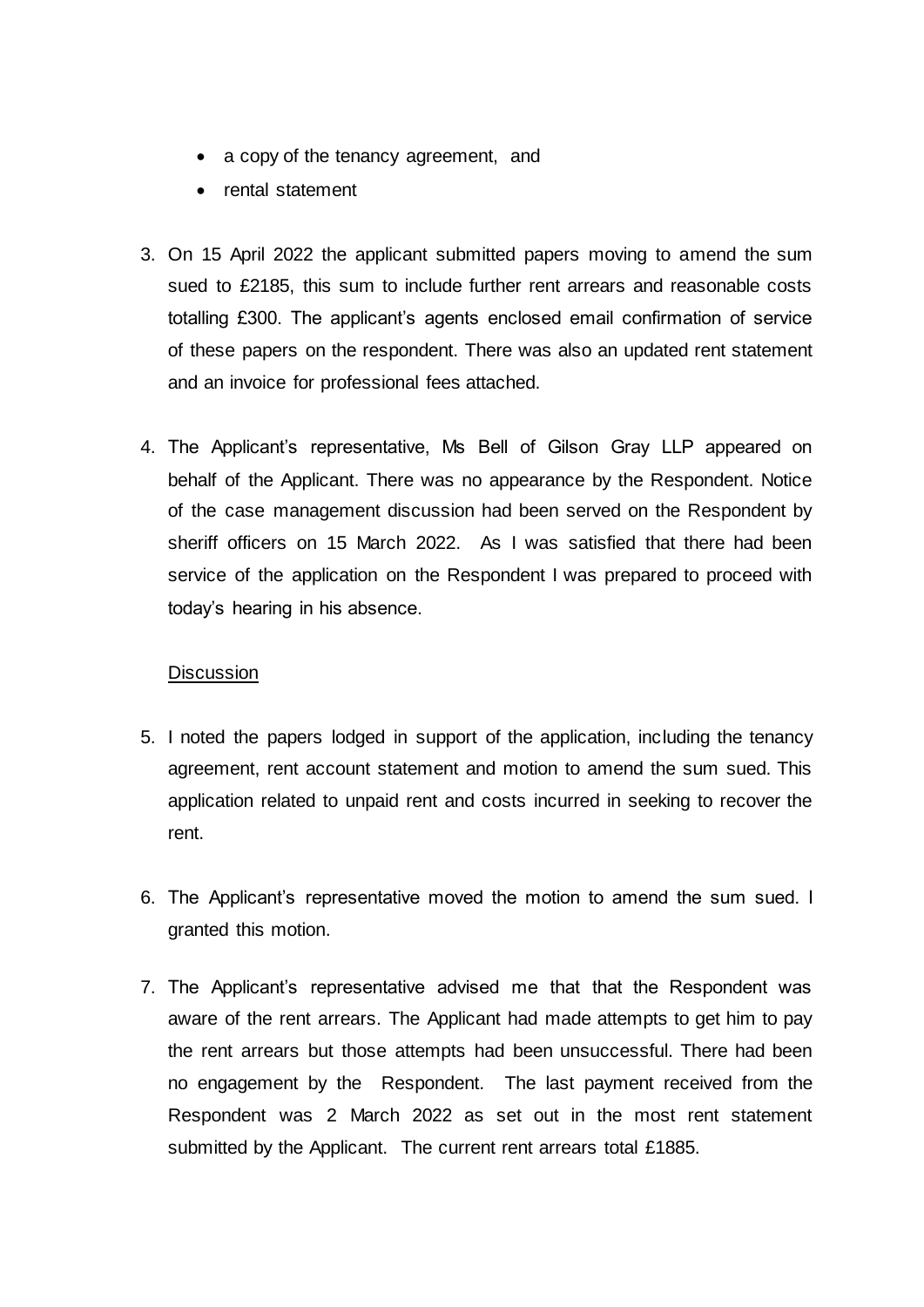8. The Applicant's representative referred to clause 37 of the tenancy agreement which allowed the landlord to seek charges for pursuing rent. In terms of seeking interest she referred me to clause 37.3 which allows interest to be charged where rent is overdue.

#### Findings in Fact

- 9. The Tribunal found the following facts to be established:
	- a. A tenancy agreement was entered into between the Applicant and the Respondent for the property and had existed between the parties
	- b. The Applicant was the heritable proprietor of the property.
	- c. The tenancy commenced on 30 October 2020.
	- d. Clause 8 in the tenancy agreement provided that monthly rent was £415. Rent was due on the 1 $\text{st}$  of each month and it was to be paid in advance.
	- e. The rental statement showed amounts due each month, amounts received, and rent outstanding.
	- f. The rental statement showed total rent arrears outstanding as of 1 April 2022 totalling £1,885.00.
	- g. It appeared that there had been no payments towards the rent arrears other than those shown on the rent statement.
	- h. Clause 37 of the tenancy agreement provides that the landlord will be entitled to pursue the tenant for any reasonable costs incurred as a result of the tenant's failure to pay rent or in pursuing the tenant for payment of unpaid rent.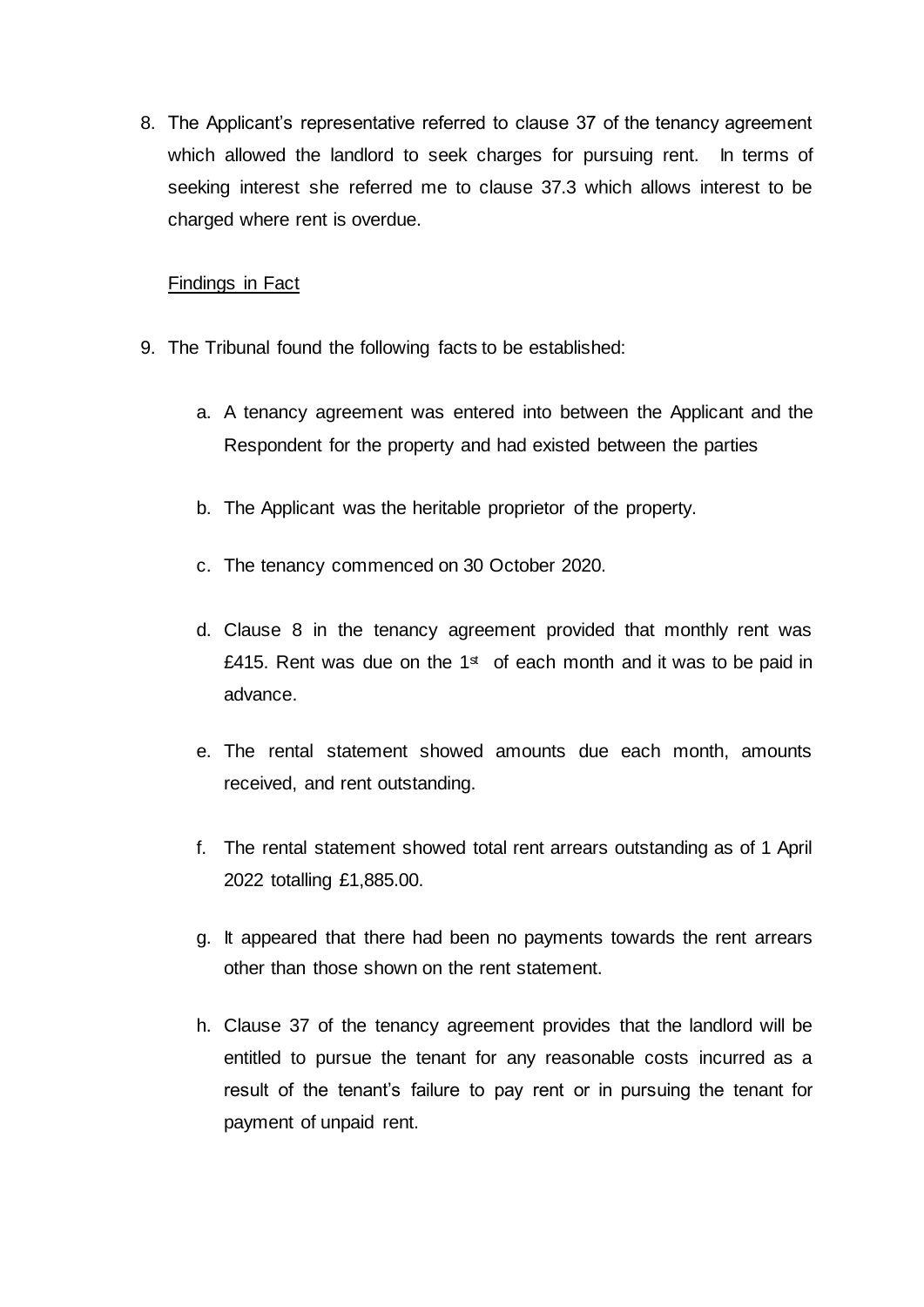- i. There was an invoice for professional fees for drafting Form F application for payment and appearing at the tribunal amounting to £306.00.
- j. Clause 37.3 provides that if rent is 10 days overdue then the landlord is entitled to charge interest from the day it was due until it is paid at a rate of 2.5% over Bank of England Base Rate.

#### Reasons for Decision

- 10.Section 71 of the Private Housing (Tenancies) (Scotland) Act 2016 provides that the First Tier Tribunal has jurisdiction in relation to civil proceedings arising from private residential tenancies. As this tenancy is a private residential tenancy I am content that I have jurisdiction to deal with this case.
- 11.There was no response or appearance from the Respondent.
- 12.The tenancy agreement created obligations between the parties, which included paying rent and paying the landlord's reasonable charges and the right to impose interest. The Respondent had failed to pay his rent. There was submitted a rental statement showing the arrears due. The Applicant's representative submitted that the Respondent was in breach of the condition of the tenancy agreement regarding payment of rent. There was evidence in support of the claim. There is provision in the tenancy agreement for charges to be paid by the tenant where the landlord has incurred reasonable costs in pursuing the tenant for unpaid rent. There was evidence to support the claim for reasonable costs and oral evidence that the Applicant had tried to recover the rent arrears by trying to engage with the Respondent before proceeding to make this application. The invoice submitted was for costs incurred for professional fees to make the application. Those costs did not appear to be unreasonable. Rule 41A of the tribunal rules 2017 provide that the tribunal may award interest when making an order for payment where the rate is set out in the tenancy agreement or if ordered by the tribunal. There is reference to the landlord being entitled to impose interest for unpaid rent in the tenancy